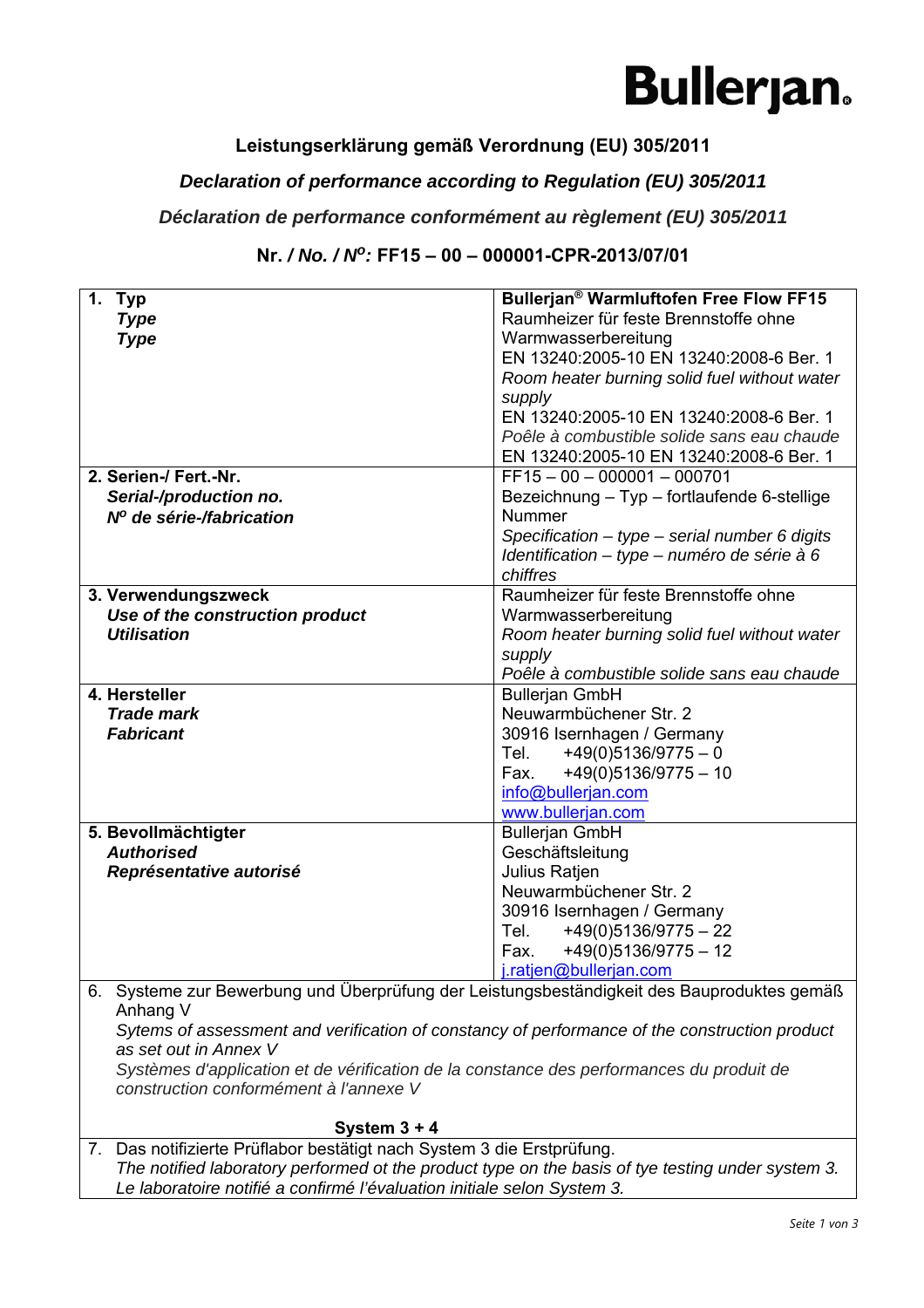# **Bullerjan.**

| <b>Benannte Stelle</b>                                                              | DBI-Gastechnologisches Institut gGmbH                  |
|-------------------------------------------------------------------------------------|--------------------------------------------------------|
| <b>Notified body</b>                                                                | DVGW-Prüflaboratorium Energie                          |
| Bureau de vérification accrédité                                                    | Halsbrücker Straße 34                                  |
|                                                                                     | 09599 Freiberg / Germany                               |
| Prüflabor Nr. / Notified body no.                                                   | 1721                                                   |
| Nº du laboratoire accrédité                                                         |                                                        |
| Prüfbericht Nr. / Test report no.                                                   | DBI F14/07/0280                                        |
| N <sup>o</sup> du rapport d'essai                                                   |                                                        |
| Prüfberichtsdatum / Date of the test report                                         |                                                        |
| Date du rapport d'essai                                                             |                                                        |
| 8. Leistungserklärung / Declared performance / Déclaration de performance           |                                                        |
| Harmonisierte technische Spezifikationen                                            |                                                        |
| Harmonized technical specification                                                  | DIN EN 13240:2005-10                                   |
| Spécifications techniques harmonisées                                               | Din EN 13240:2008-6 Berichtigung 1                     |
|                                                                                     |                                                        |
| Wesentliche Merkmale / Essential                                                    | Leistung                                               |
| characteristics / Caractéristiques essentiels                                       | <b>Performance / Performance</b>                       |
| Brandsicherheit / Fire safety / Sécurité incendie                                   |                                                        |
| Brandverhalten / Reaction to fire/ Réaction au feu                                  | A <sub>1</sub>                                         |
| Abstand zu brennbaren Materialien                                                   | Mindestabstand in mm                                   |
| (* Der angegebene Abstand zu Bauteilen aus                                          | Minimum distances in mm                                |
| brennbaren Baustoffen gilt nur für Bauteile mit<br>einem Wärmedurchlasswiderstand   | La distance minimale en mm                             |
| ≤ 1,2 m2K/ W.)                                                                      |                                                        |
| Safetey distance to combustible material                                            | Hinten / Rear / Arrière = 350 mm                       |
| (*The specified distance from components                                            | Seite / Side / Côté<br>$= 350$ mm<br>$= 600$ mm        |
| combustible materials applies only for                                              | Vorne / Front / Devant<br>$= 500$ mm                   |
| components with a thermal resistance                                                | Oben / Top / Haut<br>Boden / Floor / Bas<br>$= 190$ mm |
| ≤ 1.2 m2 K / W.)                                                                    | Boden mit Podest<br>0 <sub>mm</sub><br>=               |
| Distance de sécurité aux matériaux                                                  | Floor with pedestal<br>0 <sub>mm</sub><br>$=$          |
| combustibles                                                                        | Bas avec socle<br>0 <sub>mm</sub><br>$=$               |
| (* Note distance aux composants de<br>matériaux combustibles ne s'applique qu'aux   |                                                        |
| appareils avec une résistance thermique                                             |                                                        |
| ≤ 1,2 m2K/ W.)                                                                      |                                                        |
| Brandgefahr durch Herausfallen von                                                  | Erfüllt                                                |
| brennendem Brennstoff                                                               |                                                        |
| Risk of burning fuel falling out                                                    | Pass                                                   |
| Risque d'incendie dû à la chute de la                                               |                                                        |
| combustion de carburant                                                             | Satisfait                                              |
| Emission aus Verbrennungsprodukten                                                  |                                                        |
| Emission of combustion products                                                     | CO bei 13 % $O_2$ = 1235,5 mg/m3                       |
| Emission des produits de combustion                                                 |                                                        |
| Oberflächentemperatur / Surface                                                     | Erfüllt / Pass<br>Satisfait                            |
| temperature / Température de surface<br>Elektrische Sicherheit / Electrical safety/ | Erfüllt / Pass                                         |
| Sécurité électrique                                                                 | Satisfait                                              |
| Reinigbarkeit / Cleanability / Nettoyabilité                                        | Erfüllt / Pass / Satisfait                             |
| Maximaler Wasser-Betriebsdruck                                                      |                                                        |
| Max. water operating pressure                                                       | - bar                                                  |
| Pression maximale de service de l'eau                                               |                                                        |
| Abgastemperatur bei Nennwärmeleistung                                               |                                                        |
| Flue gas temperature at nominal heat output                                         | T 334 °C                                               |
| Température des gaz de combustion à la                                              |                                                        |
| puissance thermique nominale                                                        |                                                        |